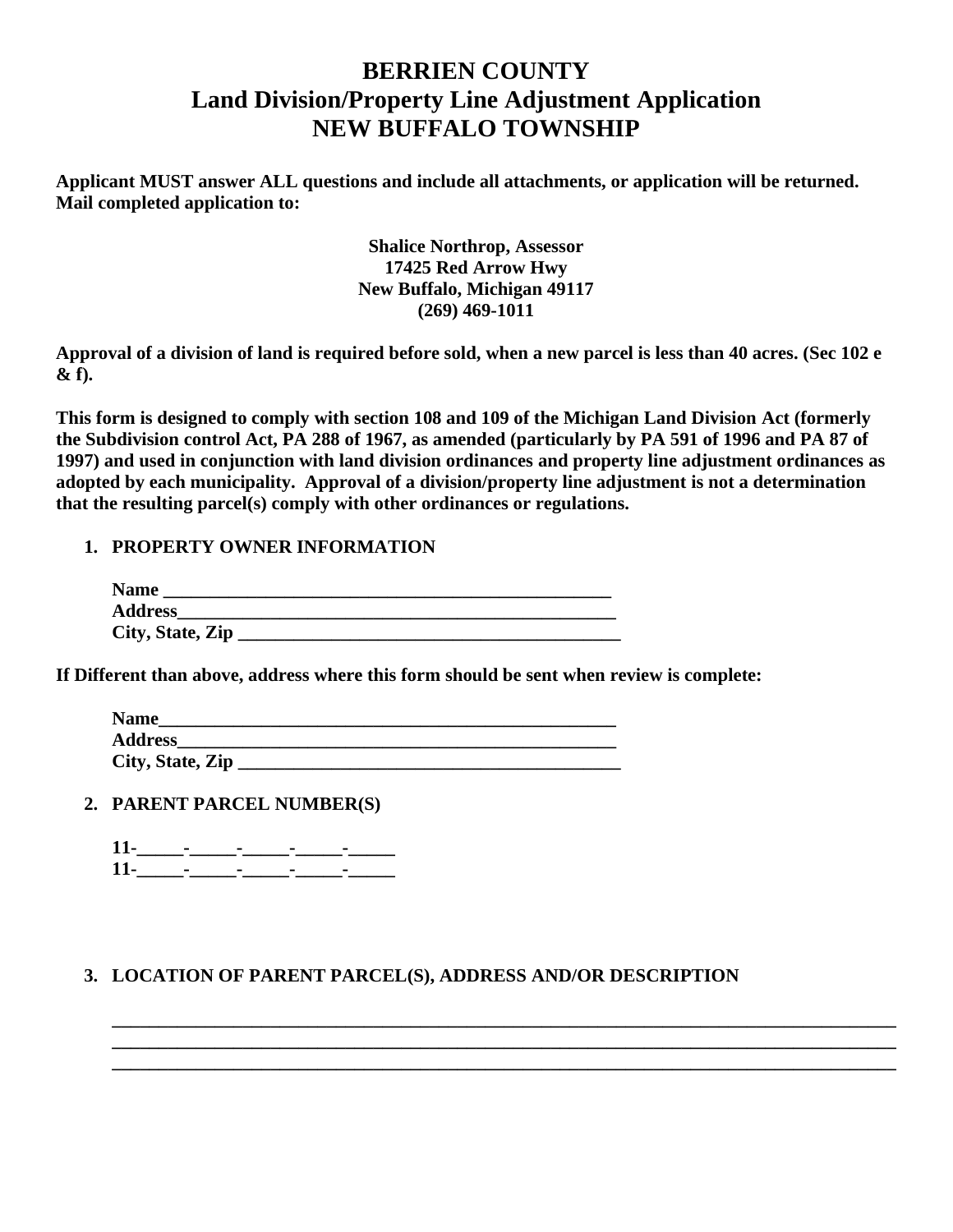### **4. PROPOSED DIVISION(S)/PROPERTY LINE ADJUSTMENT(S) TO INCLUDE THE FOLLOWING:**

- **A. Number of new parcels being created\_\_\_\_\_\_\_\_\_\_\_\_\_\_\_\_\_\_\_\_\_\_\_\_\_\_\_\_**
- **B. Intended Use (residential, commercial, etc)\_\_\_\_\_\_\_\_\_\_\_\_\_\_\_\_\_\_\_\_\_\_\_**
- **C. The division of the parcel provides access as follows: (check one)**
	- **a)\_\_\_\_\_Each new division has frontage or legal access to a public road**
	- **b)\_\_\_\_\_A new public road**
	- **c)\_\_\_\_\_A new private road**

**D. Describe or attach a legal description and a survey or a drawing for each proposed parcel (including all divisions and remaining parent parcel)** 

**\_\_\_\_\_\_\_\_\_\_\_\_\_\_\_\_\_\_\_\_\_\_\_\_\_\_\_\_\_\_\_\_\_\_\_\_\_\_\_\_\_\_\_\_\_\_\_\_\_\_\_\_\_\_\_\_\_\_\_\_ \_\_\_\_\_\_\_\_\_\_\_\_\_\_\_\_\_\_\_\_\_\_\_\_\_\_\_\_\_\_\_\_\_\_\_\_\_\_\_\_\_\_\_\_\_\_\_\_\_\_\_\_\_\_\_\_\_\_\_\_ \_\_\_\_\_\_\_\_\_\_\_\_\_\_\_\_\_\_\_\_\_\_\_\_\_\_\_\_\_\_\_\_\_\_\_\_\_\_\_\_\_\_\_\_\_\_\_\_\_\_\_\_\_\_\_\_\_\_\_\_**

**\_\_\_\_\_\_\_\_\_\_\_\_\_\_\_\_\_\_\_\_\_\_\_\_\_\_\_\_\_\_\_\_\_\_\_\_\_\_\_\_\_\_\_\_\_\_\_\_\_\_\_\_\_**

#### **5. FUTURE DIVISIONS – For land divisions only**

**\_\_\_\_\_\_\_\_\_\_\_\_\_\_\_\_\_\_\_\_\_\_\_\_\_\_\_\_\_\_\_\_\_**

**Splits being transferred from the parent parcel to another parcel. Indicate number transferred to each proposed parcel. (Seller must notify Township Assessor of transfer of division rights to buyer within 45 days of transaction, Form L-4260A)** 

**A survey will be provided by a professional surveyor, or a map/drawing that shows current boundary lines of parent parcel, proposed division(s), dimensions on all lines, and existing roads and/or easements.**

**A. A nonrefundable fee of \$100.00/split or property line adjustment.**

#### **AFFIDAVIT**

**I grant permission for municipal, county and state officials to enter the property for inspections. I agree the statements made above are true, and if found not to be true this application and any approval will be void. Further, I agree to comply with the conditions and regulations provided with this parent parcel division. Finally, I understand this is only a parcel division which conveys only certain rights under the applicable local land division ordinance, the local zoning ordinance, and the State Land Division Act (formerly the Subdivision Control Act PA 288 of 1967 as amended particularly by PA 591 of 1996 and PA 87 of 1997) and does not include any representations or conveyance of rights in any other statute, building code, zoning ordinance, deed restriction or other property rights.** 

**Finally, even if this division is approved, I understand local ordinances and state Acts change from time to time, and if changed the divisions made here must comply with the new requirements, apply for division approval again, unless deeds representing the approved divisions are recorded with the Register of Deeds or the division is built upon before the changes to laws are made.**

| <b>Property Owners Signature:</b> | Date |
|-----------------------------------|------|
|                                   |      |